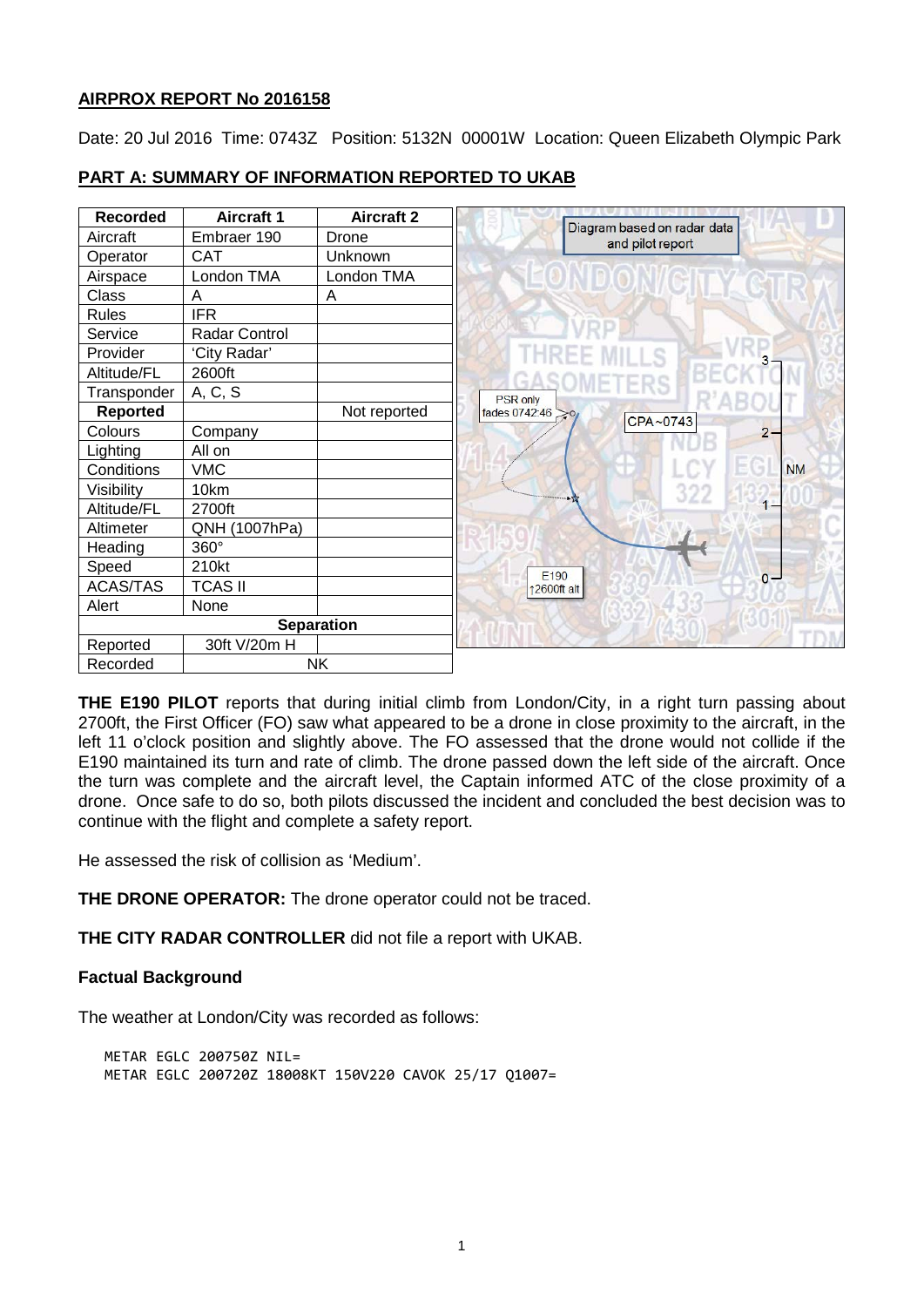### **Analysis and Investigation**

### **UKAB Secretariat**

There are no specific ANO regulations limiting the maximum height for the operation of drones that weigh 7kg or less other than if flown using FPV (with a maximum weight of 3.5kg) when 1000ft is the maximum height. Drones weighing between 7kg and 20kg are limited to 400ft unless in accordance with airspace requirements. Notwithstanding, there remains a requirement to maintain direct, unaided visual contact with the aircraft sufficient to monitor its flight path in relation to other aircraft, persons, vehicles, vessels and structures for the purpose of avoiding collisions. CAP 722 gives guidance that, within the UK, visual line of sight (VLOS) operations are normally accepted to mean a maximum distance of 500m [1640ft] horizontally and 400ft [122m] vertically from the Remote Pilot.

Neither are there any specific ANO regulations limiting the operation of drones in controlled airspace if they weigh 7kg or less other than if flown using FPV (with a maximum weight of 3.5kg) when they must not be flown in Class A, C, D or E, or in an ATZ during notified hours, without ATC permission. Drones weighing between 7kg and 20kg must not be flown in Class A, C, D or E, or in an ATZ during notified hours, without ATC permission. CAP722 gives guidance that operators of drones of any weight must avoid and give way to manned aircraft at all times in controlled Airspace or ATZ. CAP722 gives further guidance that, in practical terms, drones of any mass could present a particular hazard when operating near an aerodrome or other landing site due to the presence of manned aircraft taking off and landing. Therefore, it strongly recommends that contact with the relevant ATS unit is made prior to conducting such a flight.

Notwithstanding the above, all drone operators are also required to observe ANO 2016 Article 94(2) which requires that the person in charge of a small unmanned aircraft may only fly the aircraft if reasonably satisfied that the flight can safely be made, and the ANO 2016 Article 241 requirement not to recklessly or negligently cause or permit an aircraft to endanger any person or property. Allowing that the term 'endanger' might be open to interpretation, drones of any size that are operated in close proximity to airfield approach, pattern of traffic or departure lanes, or above 1000ft agl (i.e. beyond VLOS (visual line of sight) and FPV (first-person-view) heights), can be considered to have endangered any aircraft that come into proximity. In such circumstances, or if other specific regulations have not been complied with as appropriate above, the drone operator will be judged to have caused the Airprox by having flown their drone into conflict with the aircraft.

A CAA web site<sup>[1](#page-1-0)</sup> provides information and guidance associated with the operation of Unmanned Aircraft Systems (UASs) and Unmanned Aerial Vehicles (UAVs) and CAP722 (UAS Operations in UK Airspace) provides comprehensive guidance.

Additionally, the CAA has published Drone Aware<sup>[2](#page-1-1)</sup> which states the responsibilities for flying unmanned aircraft. This includes:

'You are responsible for avoiding collisions with other people or objects - including aircraft. Do not fly your unmanned aircraft in any way that could endanger people or property. It is illegal to fly your unmanned aircraft over a congested area (streets, towns and cities). …, stay well clear of airports and airfields'.

#### **Summary**

An Airprox was reported when an Embraer 190 and a drone flew into proximity at about 0743 on Wednesday 20<sup>th</sup> July 2016. The Embraer pilot was operating under IFR in VMC in receipt of a Radar Control Service from City Radar. The drone operator could not be traced.

l

<span id="page-1-0"></span><sup>1</sup> www.caa.co.uk/uas

<span id="page-1-1"></span><sup>2</sup> CAP 1202